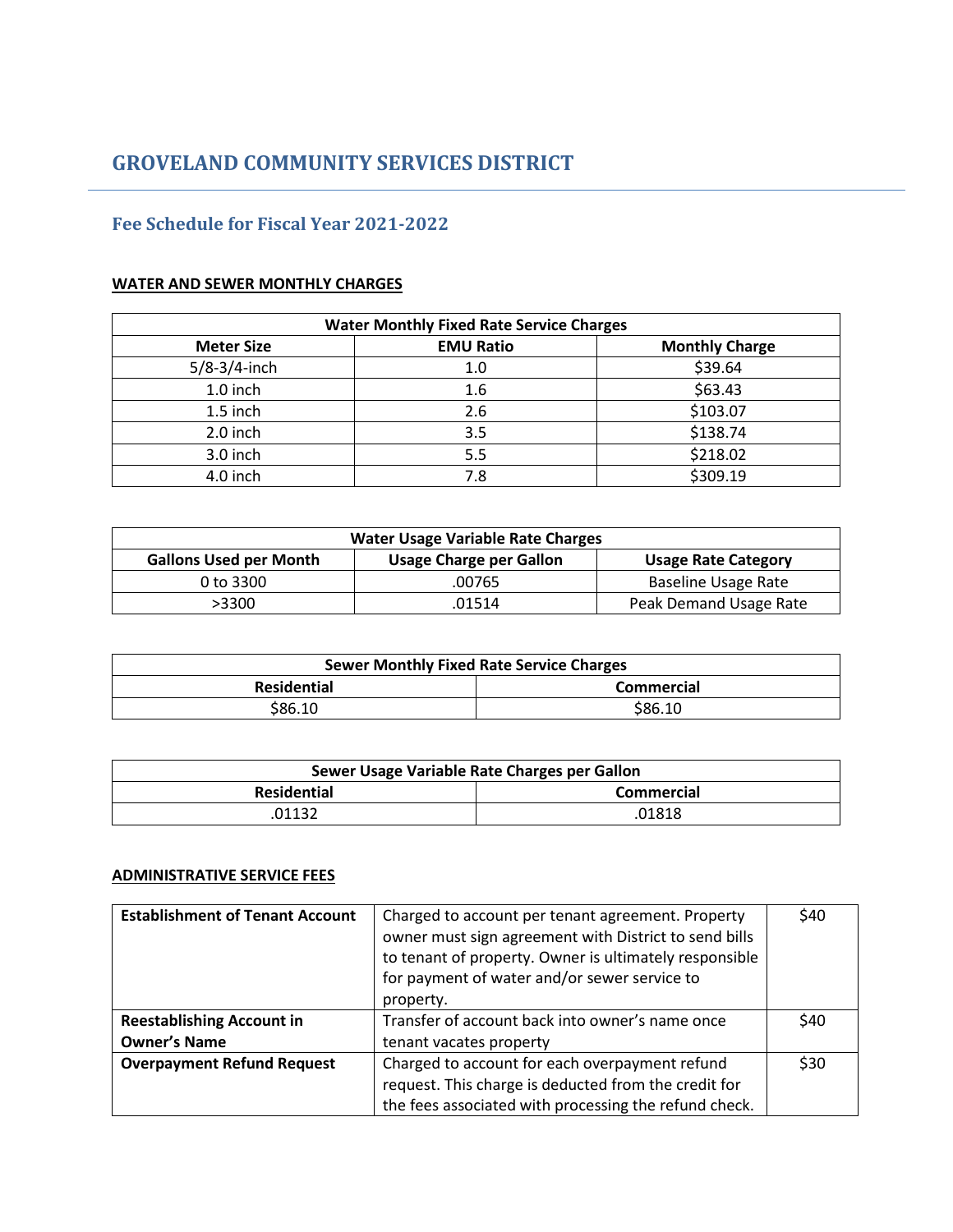| <b>Customer Payment Processing</b>     | Processing fee for transfer of payment to correct          | \$10               |
|----------------------------------------|------------------------------------------------------------|--------------------|
| Error                                  | account.                                                   |                    |
| <b>Meter re-read/Re-inspection Fee</b> | Charged to account for customer generated re-read          | \$30               |
|                                        | of meter at service address. This charge is per service    |                    |
|                                        | address. If at any time a re-read is a District error, the |                    |
|                                        | account will not be charged a re-read fee.                 |                    |
| <b>Meter Test Fee</b>                  | Charged to account for customer generated meter            | \$30               |
|                                        | test. If meter is found to be reading inaccurately, the    |                    |
|                                        | account will not be charged a test fee.                    |                    |
| <b>Meter Final/Closing Read Fee</b>    | Charged to account for request of a final/closing read     | \$30               |
|                                        | of meter at service address.                               |                    |
| <b>Meter Shut Off Fee</b>              | Charged to account when customer requests District         | \$35               |
|                                        | turn meter off due to maintenance or other reasons         |                    |
| <b>Meter Turn On Fee</b>               | Charged to account when customer requests meter            | \$35               |
|                                        | be turned back on after maintenance complete or            |                    |
|                                        | other reasons                                              |                    |
| <b>New Water/Sewer Service</b>         | Charge for processing application to establish new         | \$40               |
| <b>Application</b>                     | water and/or sewer service connection                      |                    |
| <b>Engineering Request Processing</b>  | Charge for processing engineering request                  | \$40               |
| Fee                                    | documents                                                  |                    |
| <b>Copies</b>                          | <b>Public Records Requests</b>                             | .25 <sub>per</sub> |
|                                        |                                                            | page or            |
|                                        |                                                            | \$3.00 per         |
|                                        |                                                            | disk               |
| <b>Agenda Mailing Fee (Annual)</b>     | Required if requested, includes postage and                | Actual             |
|                                        | envelope, assumes 12 monthly mailings                      | Costs              |
|                                        |                                                            | (Envelope          |
|                                        |                                                            | and                |
|                                        |                                                            | Postage)           |

# **COLLECTIONS PROCESSING FEES**

| <b>Payment Returns/Chargebacks</b>   | Charged to account for each returned payment from       | \$35  |
|--------------------------------------|---------------------------------------------------------|-------|
|                                      | the bank reasons such as process errors, invalid        |       |
|                                      | account number, closed account, fraudulent              |       |
|                                      | transactions, or non-sufficient funds (NSF).            |       |
| <b>Reconnection Fee during</b>       | Charged to account for processing each service          | \$50  |
| normal business hours                | connection reconnection after shut off.                 |       |
| <b>Reconnection Fee After Normal</b> | Charged to account for processing each after hour       | \$150 |
| <b>Business Hours</b>                | service connection reconnection after shut off.         |       |
| <b>Cut Lock/Removal Fee</b>          | Charged to account for each cut lock/removal            | \$75  |
| <b>Denial Access Fee</b>             | Charged to account when access is intentionally         | \$200 |
|                                      | denied to perform proper operation and maintenance      |       |
|                                      | to system, to enforce disconnection of service for non- |       |
|                                      | payment and for the protection of public health. This   |       |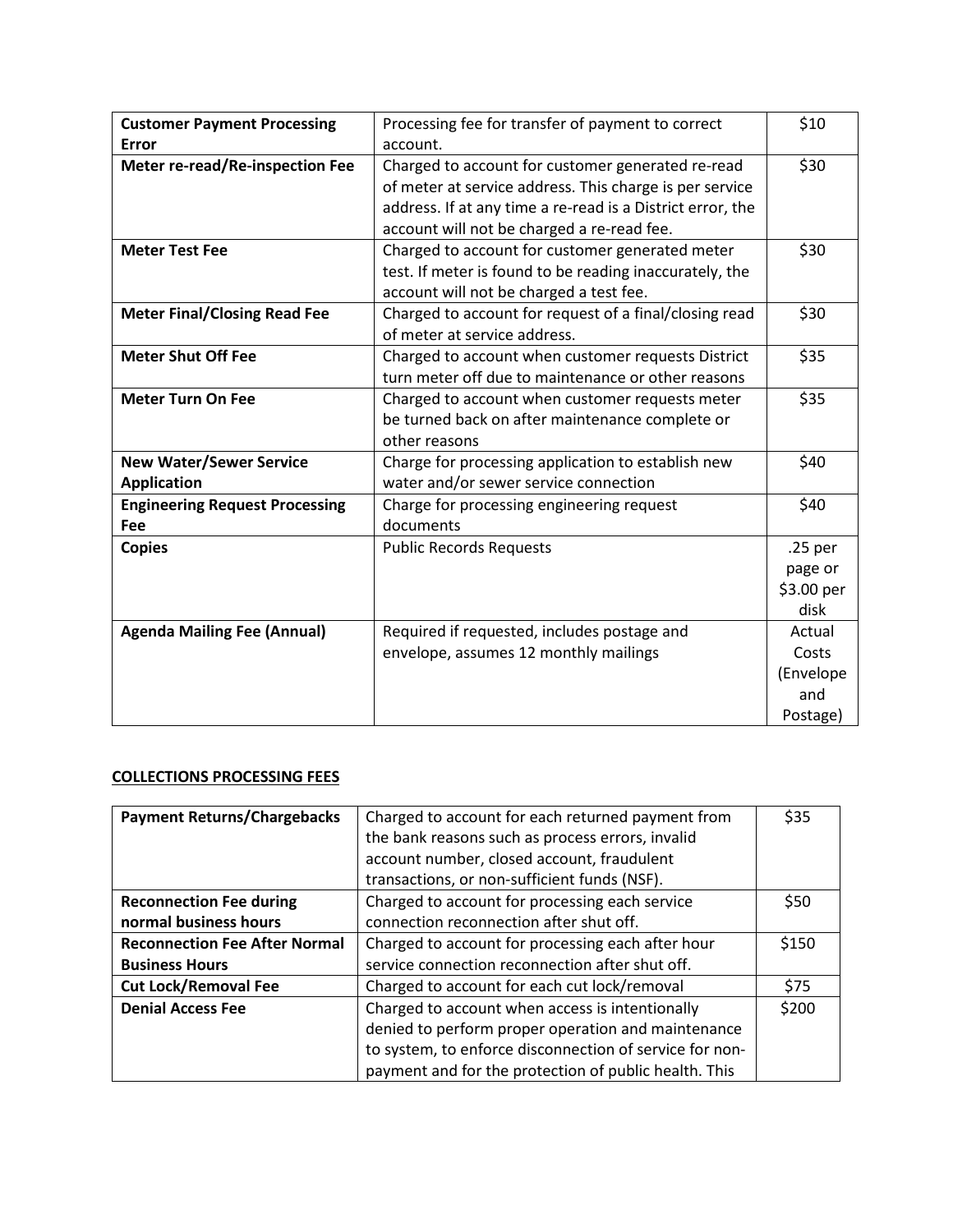|                                       | includes locked gates, placement of vicious animals,   |      |
|---------------------------------------|--------------------------------------------------------|------|
|                                       | placement of objects obstructing access, etc.          |      |
| <b>Placement of Lien Fee</b>          | Charged to account for processing each Notice of Lien  | \$65 |
|                                       | on service connection property for non-payment         |      |
| <b>Satisfaction of Lien Fee</b>       | Charged to account for processing each Satisfaction of | \$65 |
|                                       | Lien on service connection property                    |      |
| <b>Late Payment Interest Penalty</b>  | Charged on past due account balances not paid by due   | 10%  |
| <b>Fee</b>                            | date                                                   |      |
| <b>Continued Interest on Past Due</b> | Charged on account balances over two billing cycles    | .5%  |
| <b>Balances</b>                       | past due                                               |      |

#### **FIELD SERVICE WORK BY DISTRICT STAFF**

| <b>Hourly Charges</b>     | <b>Per Employee</b> |
|---------------------------|---------------------|
| <b>Regular Work Hours</b> | \$45.07             |
| *After Hours/Weekend      | \$51.83             |
| *Holiday                  | \$58.59             |

\*Total fees will be based on a minimum of two (2) hours compensation.

## **DISTRICT EQUIPMENT RATES**

| <b>Vehicle Type</b>      | <b>Hourly Rate</b> |
|--------------------------|--------------------|
| <b>Flush Truck</b>       | \$34               |
| Vac Truck                | \$34               |
| <b>Boom Truck</b>        | \$75               |
| <b>Service Truck</b>     | \$25               |
| <b>Bobcat Skid Steer</b> | \$40               |
| Backhoe                  | \$70               |
| Excavator                | \$80               |
| Sole Air Compressor      | \$20               |

## **FIRE HYDRANT TEMPORARY USE**

| Non-Refundable Service Charge for Flow Meter | \$100       |
|----------------------------------------------|-------------|
| Daily Hydrant Use Charge                     | \$5         |
| <b>Rental Deposit</b>                        | Current     |
|                                              | Meter       |
|                                              | Replacement |
|                                              | Cost        |
| Charge per 100 Gallons                       | \$1.39      |
| Flow Meter Relocation Charge                 | \$65.00     |

# **UNAUTHORIZED USE OF DISTRICT FIRE HYDRANTS**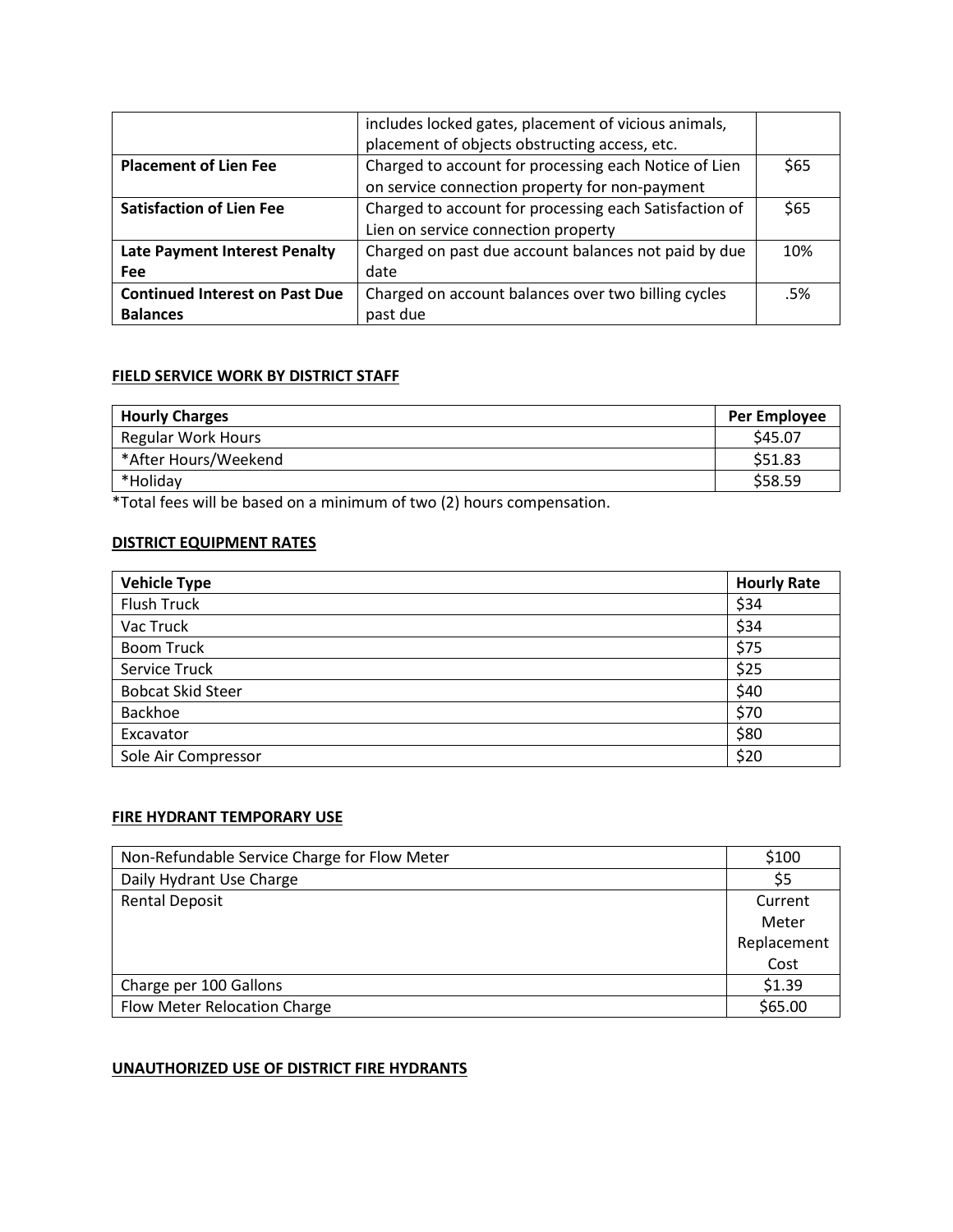| Charge for Unauthorized Use of District Fire Hydrants (per occurrence, includes | \$1000 |
|---------------------------------------------------------------------------------|--------|
| estimated water usage fees)                                                     |        |

## **DAMAGE TO DISTRICT FACILITIES (INCLUDING VANDALISM)**

| Facility/Infrastructure Repair, Replacement, Restoration or Clean Up | Actual Cost + 15% Admin |
|----------------------------------------------------------------------|-------------------------|
| Cost (Contracted or District labor)                                  | Fee                     |

#### **CROSS CONNECTION CONTROL BACKFLOW PREVENTION FEES**

| <b>Installation of Backflow Device</b> | Charged for the installation of backflow        | Actual device   |
|----------------------------------------|-------------------------------------------------|-----------------|
|                                        | prevention device                               | cost and labor  |
|                                        |                                                 | charges         |
| <b>Annual Inspection Fee</b>           | Charged for annual backflow device inspection   | \$160           |
| <b>Repair/Replace Backflow</b>         | Charge for the repair or replacement of failed  | Actual          |
| <b>Device</b>                          | backflow device                                 | material/device |
|                                        |                                                 | cost and labor  |
|                                        |                                                 | charges         |
| <b>Annual Backflow</b>                 | Charged to monitor, report, notify customers of | \$40            |
| <b>Administration Fee</b>              | testing needed, and associated recordkeeping    |                 |

#### **NEW METER CHARGES AND WATER SYSTEM PARTICIPATION FEES**

| <b>Meter Size</b>  | <b>EMU Multiplier</b> | <b>Participation Fees</b> | <b>Meter Install Charge</b>    |
|--------------------|-----------------------|---------------------------|--------------------------------|
| $5/8$ -inch        | 1.0                   | \$1,827                   | <b>Actual Device and Labor</b> |
|                    |                       |                           | Charges                        |
| $\frac{3}{4}$ inch | 1.0                   | \$1,827                   | <b>Actual Device and Labor</b> |
|                    |                       |                           | Charges                        |
| $1.0$ inch         | 1.7                   | \$3,106                   | <b>Actual Device and Labor</b> |
|                    |                       |                           | Charges                        |
| $1.5$ inch         | 3.3                   | \$6,029                   | <b>Actual Device and Labor</b> |
|                    |                       |                           | Charges                        |
| $2.0$ inch         | 5.3                   | \$9,684                   | <b>Actual Device and Labor</b> |
|                    |                       |                           | Charges                        |
| $3.0$ inch         | 11.7                  | \$21,377                  | <b>Actual Device and Labor</b> |
|                    |                       |                           | Charges                        |
| 4.0 inch           | 20.0                  | \$36,542                  | <b>Actual Device and Labor</b> |
|                    |                       |                           | Charges                        |

#### **SEWER SERVICE PARTICIPATION FEES**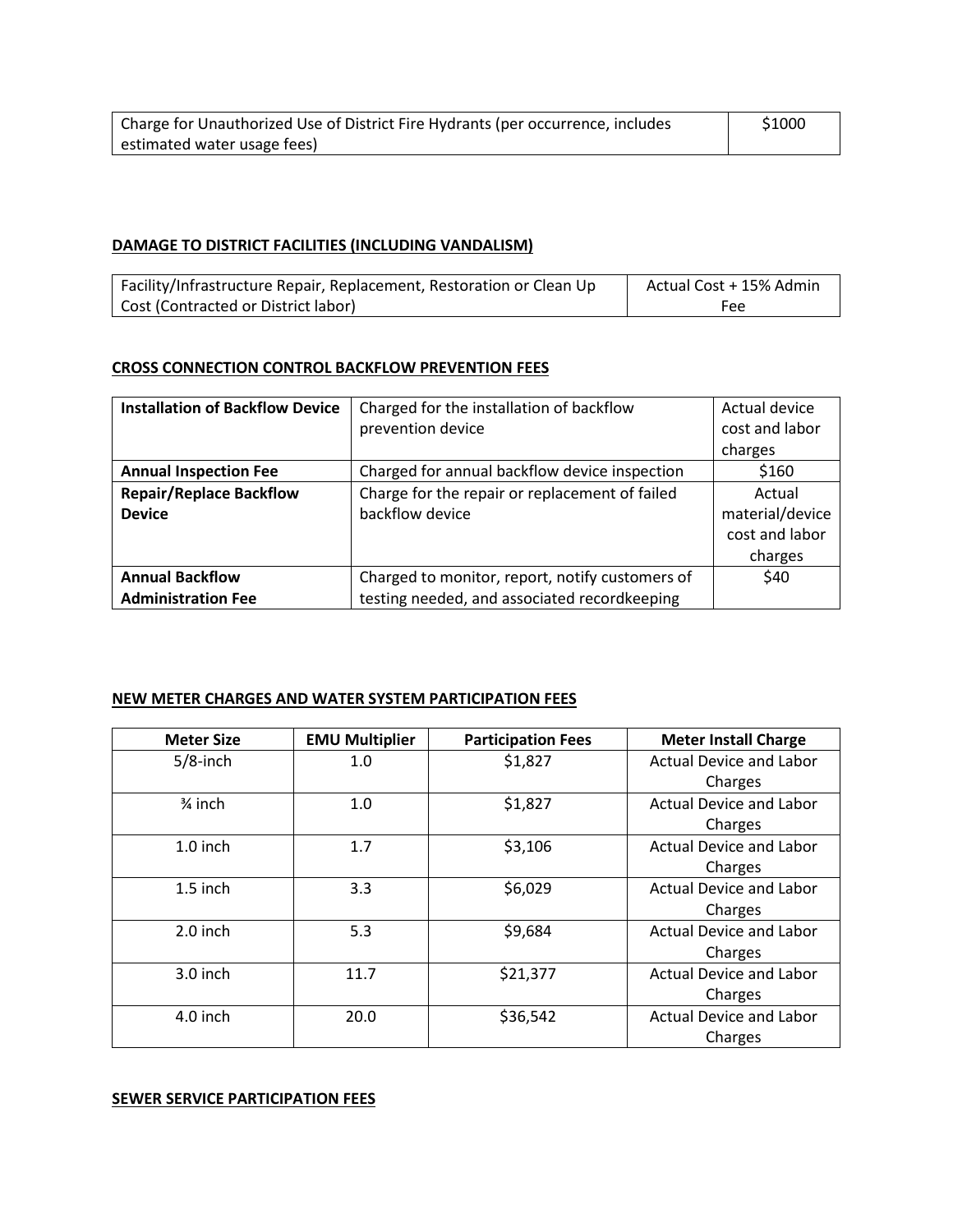| Part<br>$\overline{\cdot} \cap \cap$<br>------<br>.<br>11 J C<br>55<br>. | ეიი<br>. |
|--------------------------------------------------------------------------|----------|
|                                                                          |          |

# **WATER/SEWER MAIN EXTENSION FEES**

| Subject to Development Agreement (Contracted Cost or District labor) | Actual cost + 15% Admin |
|----------------------------------------------------------------------|-------------------------|
|                                                                      | Fee                     |

## **ENGINEERING FEES**

| District Engineer Fee (Applicant/Customer requests requiring<br>engineering review; contract hourly rate +15%) |                                          | \$143.75/hr                                                                     |
|----------------------------------------------------------------------------------------------------------------|------------------------------------------|---------------------------------------------------------------------------------|
| <b>Easement Abandonment</b>                                                                                    | Non-Refundable Application Fee           | \$240                                                                           |
| Requests (site inspection, records<br>research, documentation)                                                 | <b>Actual District Engineer Fees</b>     | At District Engineer Hourly<br>Rate (Deducted from \$575<br>Refundable Deposit) |
| <b>Easement Acceptance Requests</b>                                                                            | <b>Application Fee</b>                   | \$100                                                                           |
| (as a Condition of PUE                                                                                         | <b>Title Report and County Recording</b> | <b>Actual Cost</b>                                                              |
| Abandonment)                                                                                                   | Fees                                     |                                                                                 |
| <b>Encroachment Permit</b>                                                                                     | Non-Refundable Application Fee           | \$240                                                                           |
|                                                                                                                | Non-Refundable Administration            | \$100                                                                           |
|                                                                                                                | Fee                                      |                                                                                 |
|                                                                                                                | <b>County Recording Fees</b>             | <b>Actual Recording Cost</b>                                                    |
|                                                                                                                | <b>Actual District Engineer Fees</b>     | At District Engineer Hourly                                                     |
|                                                                                                                |                                          | Rate (Deducted from \$575                                                       |
|                                                                                                                |                                          | Refundable Deposit)                                                             |
| <b>Service Application for New</b>                                                                             | Non-Refundable Application Fee           | \$200                                                                           |
| <b>Development Projects</b>                                                                                    | Non-Refundable Administration            | \$500                                                                           |
|                                                                                                                | <b>Fee</b>                               |                                                                                 |
|                                                                                                                | <b>Actual District Engineer Fees</b>     | At District Engineer Hourly<br>Rate (Deducted from                              |
|                                                                                                                |                                          | \$2500 Refundable Deposit)                                                      |

# **PARK FEES**

| <b>PARK DAY USE FEES</b>                                        |           |
|-----------------------------------------------------------------|-----------|
| 0-100 People                                                    | \$35/day  |
| 101-300 People                                                  | \$50/day  |
| 301-500 People                                                  | \$150/day |
| 500 or more "Large Event or PSPS Community Resource Center Fee" | \$500/day |
| <b>JANITORIAL SERVICES</b>                                      | \$30/hr   |
| 0-100 Janitorial Services (minimum two (2) hours)               | \$60      |